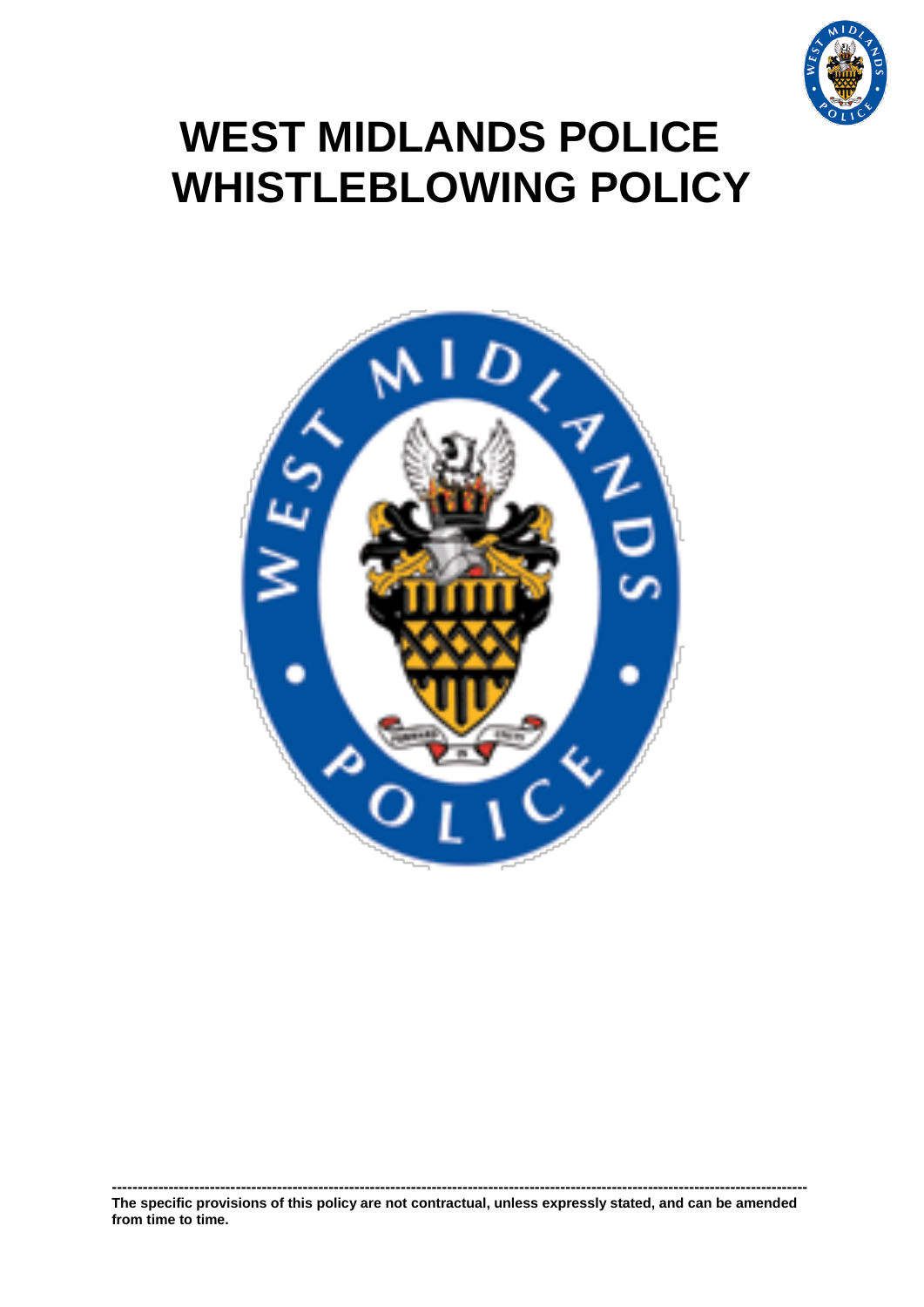

| <b>Current Version And</b><br><b>Effective Date.</b>               | <b>Version 1.1</b>                                                                                        | 23/04/2021 |
|--------------------------------------------------------------------|-----------------------------------------------------------------------------------------------------------|------------|
|                                                                    | <b>Version 1.2</b>                                                                                        | 01/06/2021 |
| <b>Document No.</b>                                                | <b>WB-ER-001</b>                                                                                          |            |
| <b>Business Area Owner</b>                                         | <b>Business Partnering</b>                                                                                |            |
| <b>Department Responsible</b>                                      | <b>Employee Relations</b>                                                                                 |            |
| <b>Policy Contact</b>                                              | Amy Smith, Head of Employee Relations /<br><b>Sumita Sopariwala, Employee Relations</b><br><b>Manager</b> |            |
| <b>Policy Author</b>                                               | Amy Smith, Head of Employee Relations /<br><b>Sumita Sopariwala, Employee Relations</b><br><b>Manager</b> |            |
| <b>Approved By</b>                                                 | Nicola Price, Director of People and<br><b>Organisation Development</b>                                   |            |
| <b>Policy Initial Implementation</b><br><b>Date</b>                | 04/04/2018                                                                                                |            |
| <b>Review Date</b>                                                 | 23/04/2023                                                                                                |            |
| <b>Protective Marking</b>                                          | <b>None</b>                                                                                               |            |
| <b>Suitable For Publication -</b><br><b>Freedom Of Information</b> | <b>Yes</b>                                                                                                |            |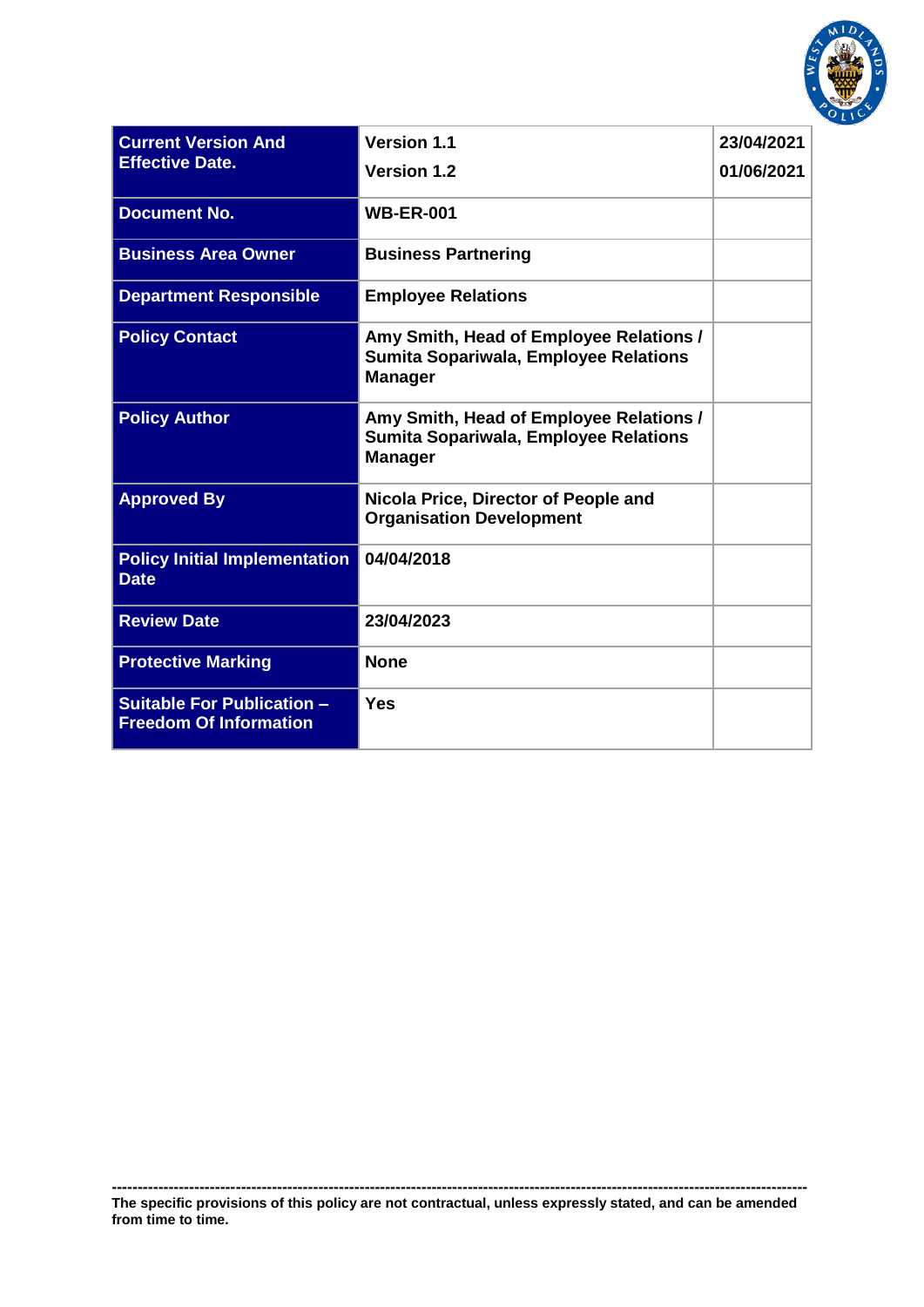

# **Contents**

|     | WEST MIDLANDS POLICE WHISTLEBLOWING POLICY |                                                           | 1                |
|-----|--------------------------------------------|-----------------------------------------------------------|------------------|
|     | 1.0                                        | <b>POLICY STATEMENT</b>                                   | $\overline{4}$   |
| 2.0 |                                            | <b>PURPOSE</b>                                            | $\boldsymbol{4}$ |
| 3.0 |                                            | <b>SCOPE</b>                                              | 4                |
|     | 4.0                                        | <b>OVERVIEW OF WHISTLEBLOWING</b>                         | $\overline{4}$   |
|     |                                            | 4.1 Understanding what is whistleblowing                  | 4                |
|     |                                            | 4.2 Understanding what is not whistleblowing              | 5                |
| 5.0 |                                            | <b>BEFORE YOU RAISE YOUR CONCERN</b>                      | 5                |
|     | 6.0                                        | <b>INTERNAL REPORTING</b>                                 | 5                |
|     |                                            | 6.1 Raising your concern                                  | 5                |
|     |                                            | 6.2 Responding to your concern                            | 6                |
|     |                                            | 6.3 Notifying you of the outcome of our investigation     | $\overline{7}$   |
|     |                                            | 6.4 Escalating your concern                               | 7                |
| 7.0 |                                            | <b>EXTERNAL REPORTING</b>                                 | $\overline{7}$   |
| 8.0 |                                            | <b>PROTECTING YOU FROM VICTIMISATION AND DETRIMENT</b>    | 9                |
| 9.0 |                                            | <b>FALSE AND MALICIOUS ALLEGATIONS</b>                    | 9                |
|     | 10.0                                       | SUPPORTING YOU WHEN YOU RAISE A WHISTLEBLOWING DISCLOSURE | -9               |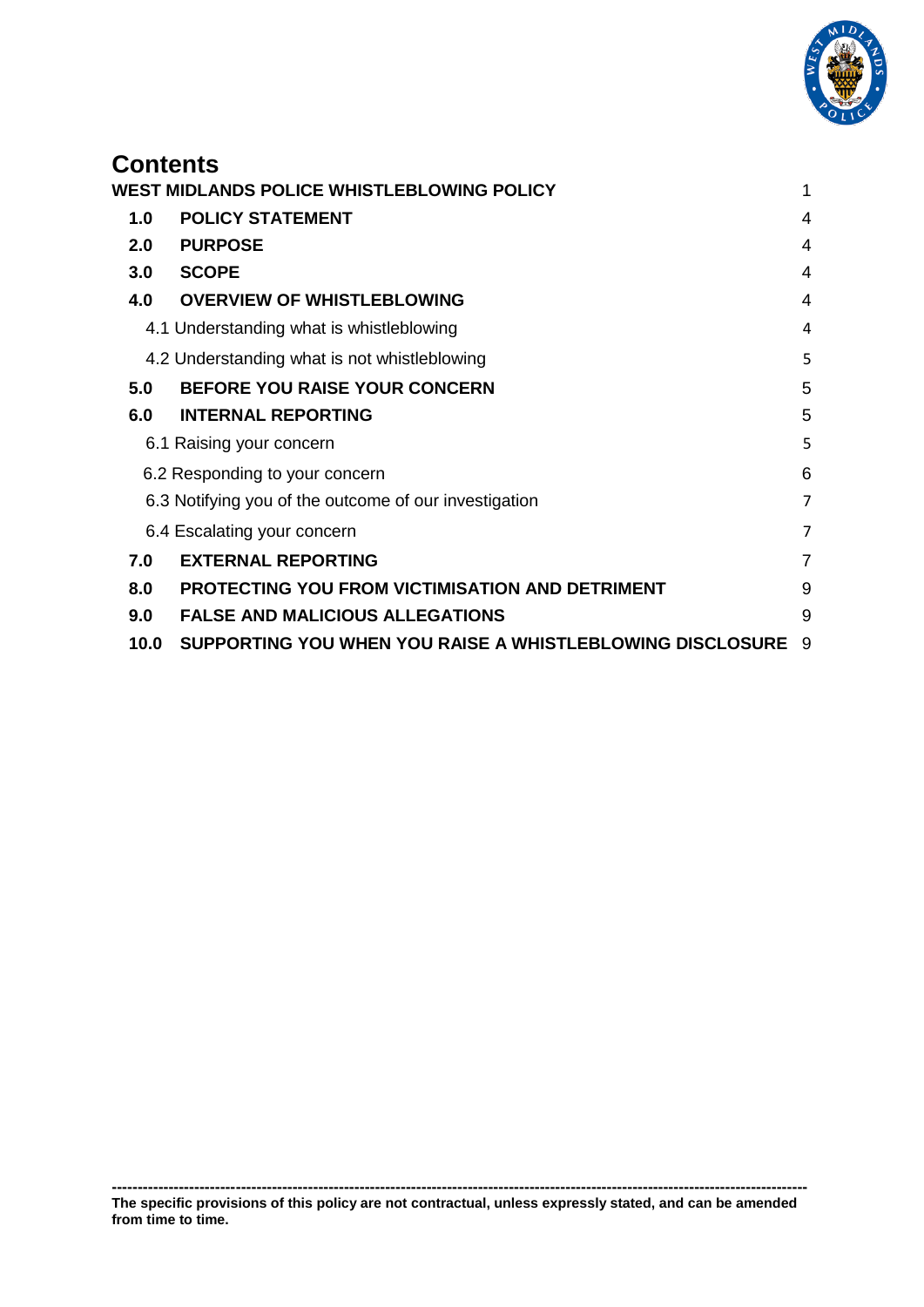

# <span id="page-3-0"></span>**1.0 POLICY STATEMENT**

At West Midlands Police, we aim to maintain the highest standards of integrity, accountability and transparency, so we can build trust and confidence with the communities we serve. We recognise that, as in any organisation, there may be times when we are affected by wrongdoing that is negligent, improper or illegal. It is important that as people working in policing, we all challenge and report improper behaviour and have a duty to do so, in line with the Code of Ethics and Standards of Professional Behaviour.

We need you to feel assured that if you have genuine concerns about any risk, danger, malpractice or wrongdoing that can affect our colleagues, our Force or the wider public, you can raise these worries confidentially. We will take your concerns seriously, you will be listened to, treated with dignity and respect and you will not face personal or professional detriment or victimisation when you have acted in good faith. We recognise that when such matters are brought to our attention it can create an opportunity to listen, learn and improve our Force.

# <span id="page-3-1"></span>**2.0 PURPOSE**

We have set out this policy to:

- Ensure you can raise genuine concerns of serious wrongdoing within our Force, without fear of reprisal
- Give you confidence that you will be treated with dignity and respect
- Assure you that you will be listened to and your concerns will be taken seriously and investigated appropriately
- Explain the process we will follow when you raise a genuine concern of wrongdoing within our Force

# <span id="page-3-2"></span>**3.0 SCOPE**

This policy applies to:

- all West Midlands Police Officers, Special Constables and Police Staff, regardless of rank or seniority
- all contractors, consultants, temporary workers, agency staff and volunteers who are working with our Force, in any capacity

#### <span id="page-3-3"></span>**4.0 OVERVIEW OF WHISTLEBLOWING**

#### <span id="page-3-4"></span>**4.1 Understanding what is whistleblowing**

If you have a genuine and reasonable suspicion about serious wrongdoing or malpractice within our Force, such as negligence, illegality or improper conduct, and believe it is in the public interest to disclose it, you can raise your concerns (called "whistleblowing") and be legally protected under The Public Interest Disclosure Act 1998. A concern is in the public interest if it causes a potential risk or danger to colleagues, service users, suppliers, the wider public, our Force or its reputation.

To be legally protected, you must also:

- i) Make the disclosure to an appropriate person (see **['Raising your Concern'](#page-4-3)**), and
- ii) Ensure your concern relates to one of the following:
	- a. any criminal offence, such as bribery, fraud, corruption or modern slavery
	- b. the breach of a legal obligation
	- c. a miscarriage of justice
	- d. any act which causes risk to health and safety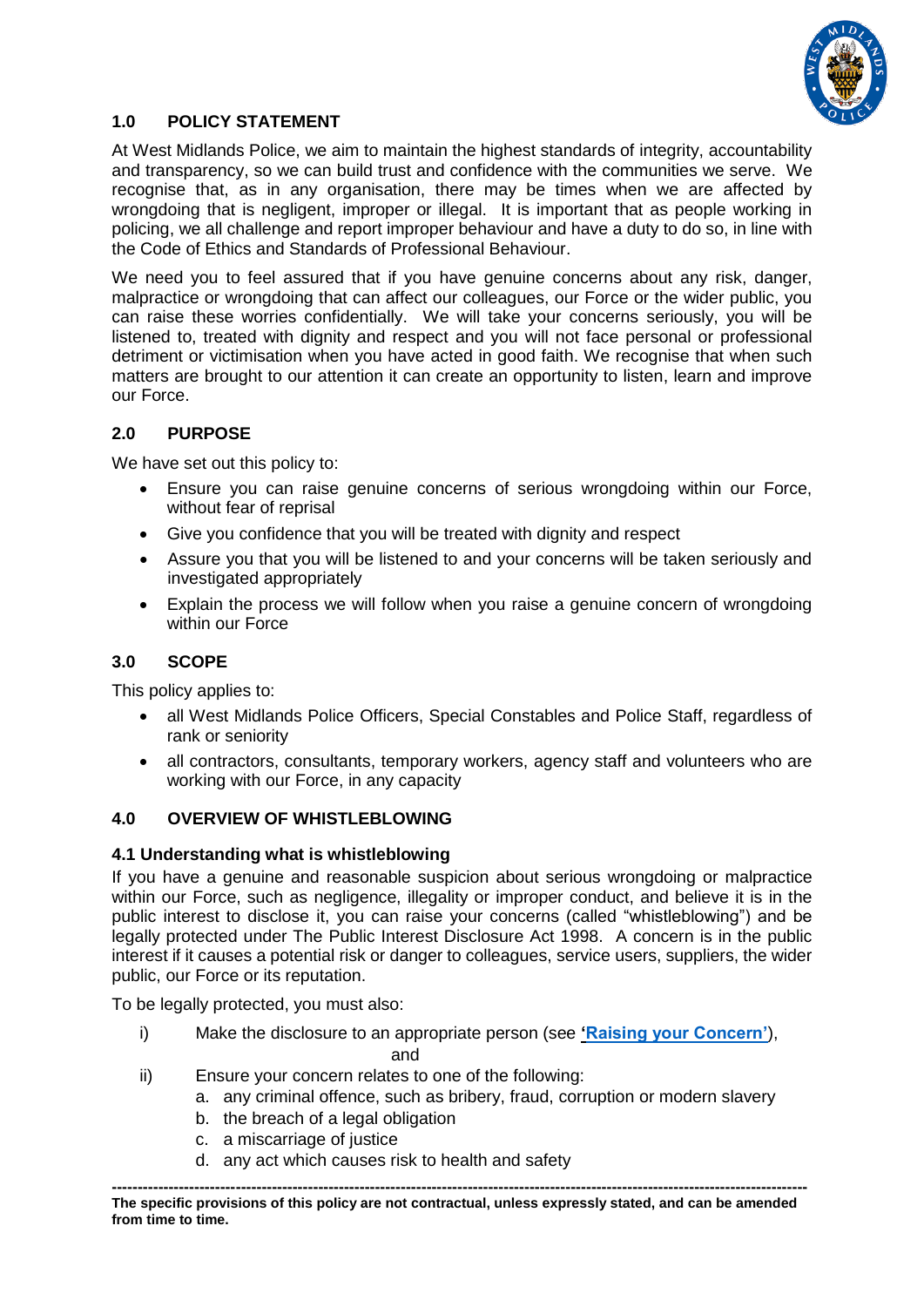

- e. a risk or actual damage to the environment; and/or
- f. the deliberate attempt to cover up or conceal the wrongdoing in any of the above situations.

You can raise your concerns about wrongdoing at any time; whether the incident has already happened, is currently happening or is likely to happen in the future. You do not need to provide proof to support your allegation, although you should reasonably believe that the disclosure is in the public interest and will need to provide sufficient supporting information to help us to understand what led to your concern.

## <span id="page-4-0"></span>**4.2 Understanding what is not whistleblowing**

You should understand that whistleblowing is not the same as a personal complaint, dispute or problem you have with our Force. If you are unhappy about something that is affecting you at work, such as how you are being treated by others or your employment conditions, you should refer to our **[Grievance](https://es-one-stop-shop.custhelp.com/app/hubs/policy) Policy**.

If your grievance relates to a complaint of bullying, harassment or victimisation, we also encourage you to read our **[Dignity at Work Policy](https://es-one-stop-shop.custhelp.com/app/hubs/policy)**.

It is also important to remember that disclosures made maliciously falsely or for personal gain are inappropriate and may lead to a disciplinary action.

## <span id="page-4-1"></span>**5.0 BEFORE YOU RAISE YOUR CONCERN**

If you think there may be acts of wrongdoing taking place within our Force, but you are unsure about raising a concern, you can seek independent guidance and advice through the Federation, or your Trade Union representative. Alternatively, you can contact the independent whistleblowing charity 'Public Concern at Work', in complete confidence for free and impartial advice.

<http://www.pcaw.org.uk/about/contact-us>

# <span id="page-4-2"></span>**6.0 INTERNAL REPORTING**

#### <span id="page-4-3"></span>**6.1 Raising your concern**

If you are concerned that there is negligent, improper or illegal activity going on within our Force, you should report this without delay, making it clear you are raising a whistleblowing disclosure. You do not have to prove the allegations you are making; however, it is important that you are able to provide sufficient information and grounds for raising your concern. We would also encourage you to record your concern for your records, along with any attempts you make to raise this.

You should initially raise the matter with your line manager, verbally or in writing or alternatively a member of the People and Organisational Development/Professional Standards Department (POD/PSD) team. However, if you think the matter is of a very serious nature, or that your immediate manager may be involved in the wrongdoing, you can raise your concerns via an online PSD Confidential Report at

We will deal with your concern in a sensitive and confidential manner and will only share the information with people who have a genuine and legitimate need to know. Equally, we expect you, and anyone who accompanies you to meetings about your disclosure, to respect and maintain confidentiality too.

#### Internal Contacts

The Police Federation, Unison, Unite the Union and the Superintendent's Association can and do play a key role through which you can relay your concerns. The nature of their role means they have considerable expertise in dealing with confidential matters.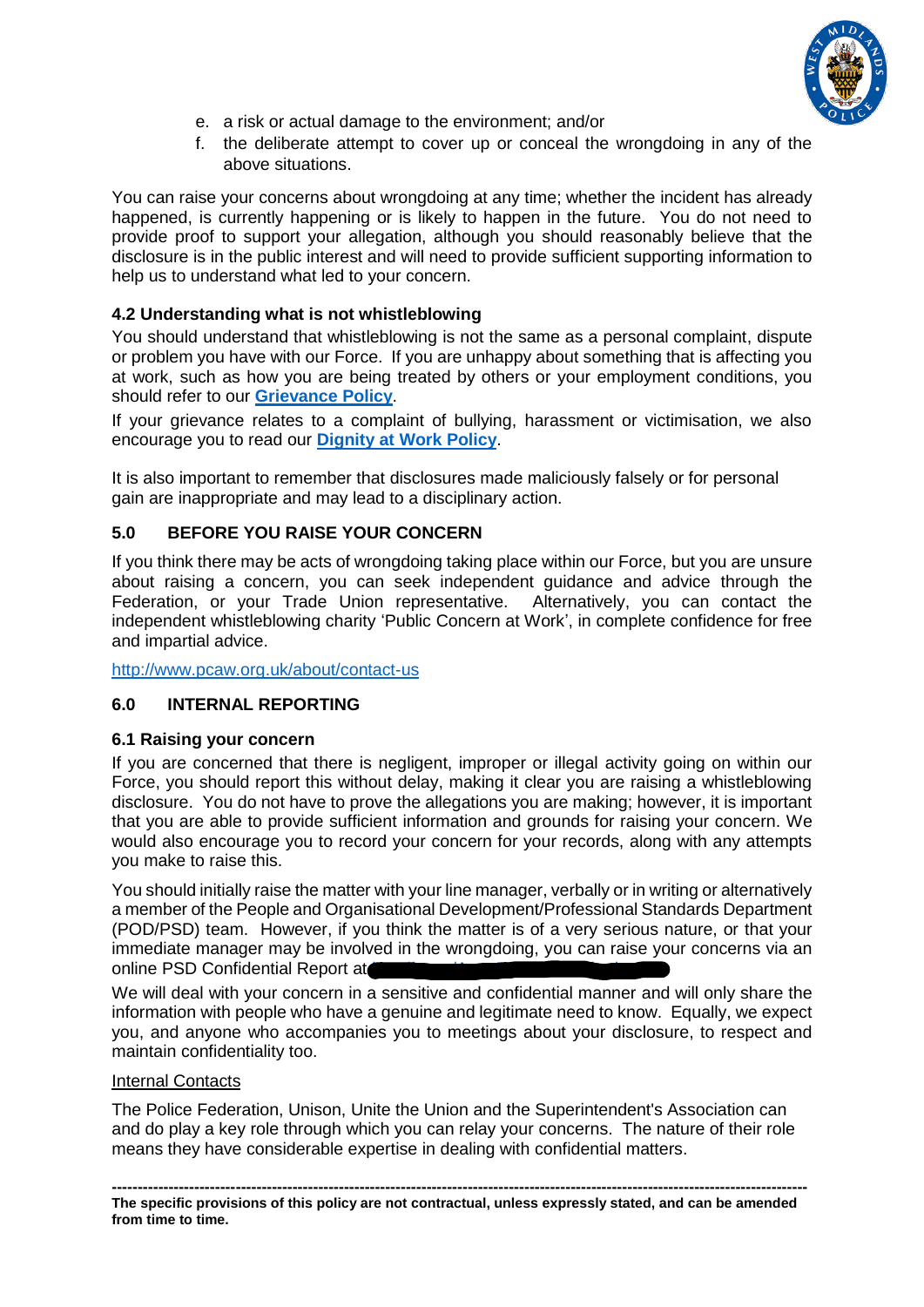

# *6.1.1 Raising a Confidential Concern*

As part of our commitment to honesty and transparency, we will always encourage you to raise your concerns openly. However, if you want your identity to be kept confidential, you must state this when you raise your concerns. If you ask us to protect your identity, we will make every effort not to disclose it without your prior consent, unless we are required to do so by law.

However, you must understand that there may be times when we cannot resolve a concern without revealing your identity; for example, when your personal evidence is essential to the case. In these circumstances, we will always discuss this with you first, preferably in person and consider how we can best proceed.

You should also recognise that despite our commitment to maintaining confidentiality, other people may still assume you have made the disclosure. We will still seek to protect your identity in these situations and provide you with any necessary support that may help you.

#### *6.1.2 Raising an Anonymous Concern*

We encourage you to identify yourself when raising your concern, as this supports openness and transparency, and enables us to support you through the whistleblowing process. You also need to recognise that it is very difficult to effectively investigate and address concerns if we cannot obtain further information about the allegations that have been made. If you do raise an anonymous concern, we will need to consider if we can effectively investigate the matter further, taking into consideration the credibility of the concern raised, the seriousness of the issue, fairness to people mentioned in the allegations and our ability to validate your disclosure through other sources. If however you believe that a disclosure to your management would not be appropriate or of benefit you can contact us by using the confidential hotline to Professional Standards **on 800 1511 Theory on** or where you believe that there is a matter relating to corruption, to the Counter Corruption Unit confidential hotline on In addition there is a confidential written report on the PSD website as set out in 6.1.

# <span id="page-5-0"></span>**6.2 Responding to your concern**

The level and type of action that is taken in response to your disclosure will depend on the nature of the allegations you have raised. In most cases, we would expect to invite you to a meeting to discuss with you in person your concerns in more detail. You can be accompanied to this, and any subsequent meetings, by a work colleague, federation representative, trade union official or certified trade union representative.

If we think your concerns are not a public interest disclosure, but should be considered under another Force Policy (for example: our grievance policy), we will discuss this with you and refer your complaint through the correct procedure.

If we determine that an investigation is required, we will appoint an investigating officer and this will be conducted by PSD. Alternatively, depending on the nature of the disclosure and on rare occasion we may decide to refer the investigation to an external prescribed body or person.

In all cases, we will ensure the investigation is fair and equitable to you and anyone who is the subject of the allegations raised.

We recognise and appreciate the need to keep you updated with key decisions and progress. We will undertake the investigation in a timely manner and aim to keep you informed of our progress at significant points in our investigation and, in all cases at least every 28 calendar days, providing we protect the confidentiality of our investigations and ensure that we don't infringe the confidentiality of any third parties. If the complaints are raised anonymously online, updates can still be facilitated to the online confidential report.

Alternatively, if after discussion with you and/or fact finding we decide there are no grounds for proceeding with formal investigation of your concerns, we will inform you of our decision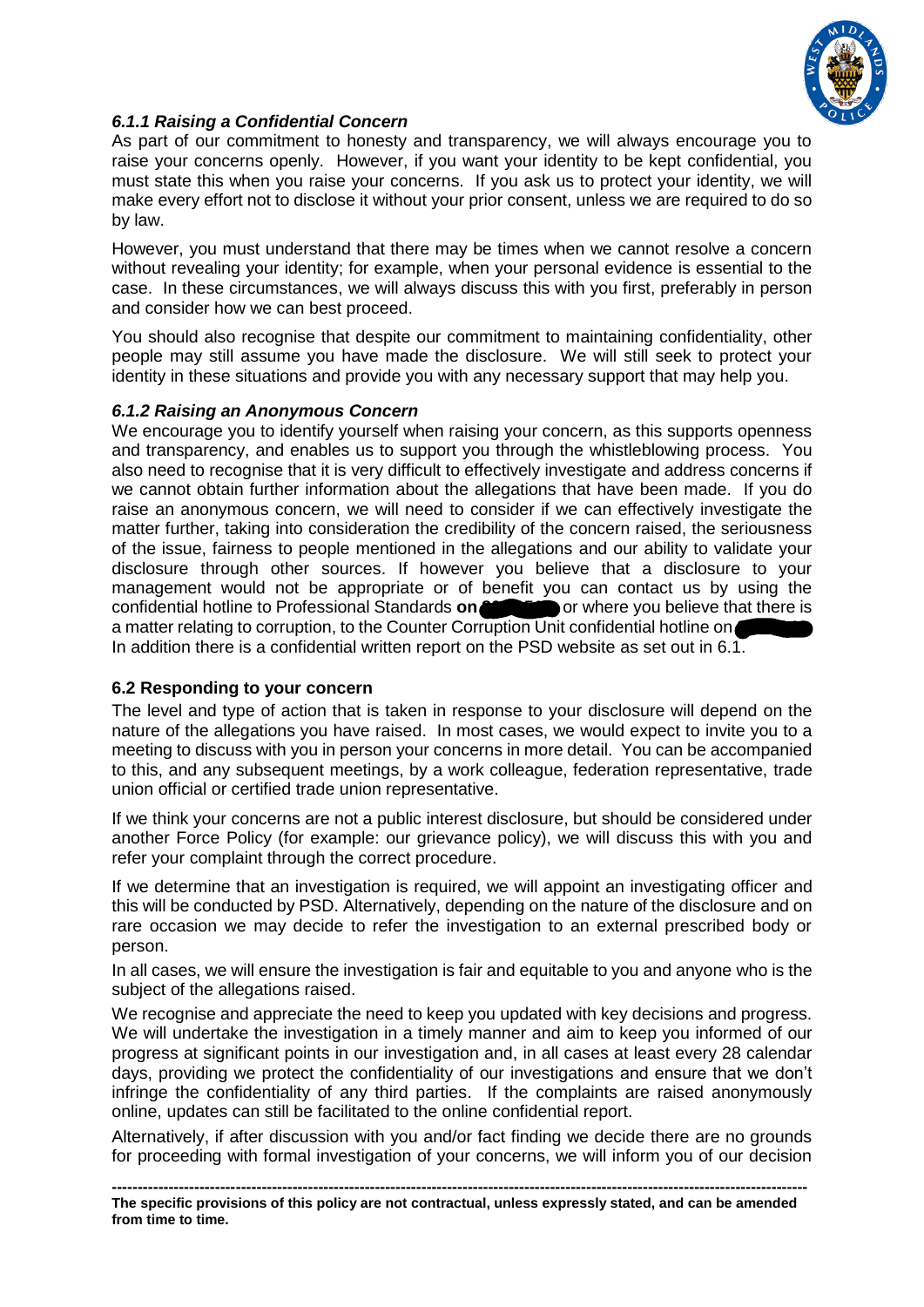

and the reason for it, preferably within a face to face meeting with you. If you have raised the disclosure in good faith, this will not lead to any action, penalty or detriment against you.

## <span id="page-6-0"></span>**6.3 Notifying you of the outcome of our investigation**

Once we have concluded our investigation, we will notify you of the outcome, as far as possible. We may not be able to provide you with the details about any resulting actions, to ensure we protect confidentiality and comply with any necessary legal obligations.

If we decide that there is a case to answer, we will take action as appropriate which may involve bringing disciplinary proceedings against the individual(s) concerned, in line with our Disciplinary Policy/Police (Conduct) Regulations 2020, as applicable. We may also report any matter to the relevant authorities including, but not restricted to, the Independent Office for Police Conduct, the Director of Public Prosecution and/or the Serious Fraud Office. We will provide all necessary assistance to them in any subsequent investigations and prosecutions.

## <span id="page-6-1"></span>**6.4 Escalating your concern**

If you are not satisfied with how we have conducted our investigation, you can take the matter to Director of People & Organisational Development for further review and consideration.

If, following the conclusion of this further internal review, you reasonably believe that appropriate action has not been taken, you should report the matter to the Police and Crime Commissioner or relevant regulatory external authority (see External Reporting section for further guidance).

## <span id="page-6-2"></span>**7.0 EXTERNAL REPORTING**

We always encourage you to raise any concerns through our internal process first. However, in circumstances where you believe you cannot raise your concern directly to us, for example if you feel that you may be victimised or the concern covered up, you can report the matter directly to an external prescribed person or regulatory body.

If you are considering referring the matter to an external body you can refer to:

#### **The Office of the Police and Crime Commissioner**

The PCC's office should be considered as the primary external reporting mechanism, followed closely by the IOPC. The PCC's office may be reached on 0121 626 6060 or at the below address:

West Midlands Police and Crime Commissioner, Lloyd House, Colmore Circus Queensway, Birmingham, B4 6NQ

# **The Independent Office for Police Conduct**

The IOPC Report Line is a dedicated and secure phone line and email address that enables you to report concerns about a colleague committing a criminal offence or behaving in a way that would justify disciplinary action. You can contact the Report Line on 0300 020 0096 between the hours of 10.00 am and 5.00 pm. Outside of these hours there is an answerphone and you can leave a message with [your contact details, and the IOPC will](mailto:your%20contact%20details,%20and%20the%20IOPC%20will%20contact%20you%20as%20soon%20as%20practicable.%20You%20can)  [contact you as soon as practicable. You can a](mailto:your%20contact%20details,%20and%20the%20IOPC%20will%20contact%20you%20as%20soon%20as%20practicable.%20You%20can)lso make use of the email address which is [enquiries@policeconduct.gov.uk.](mailto:enquiries@policeconduct.gov.uk)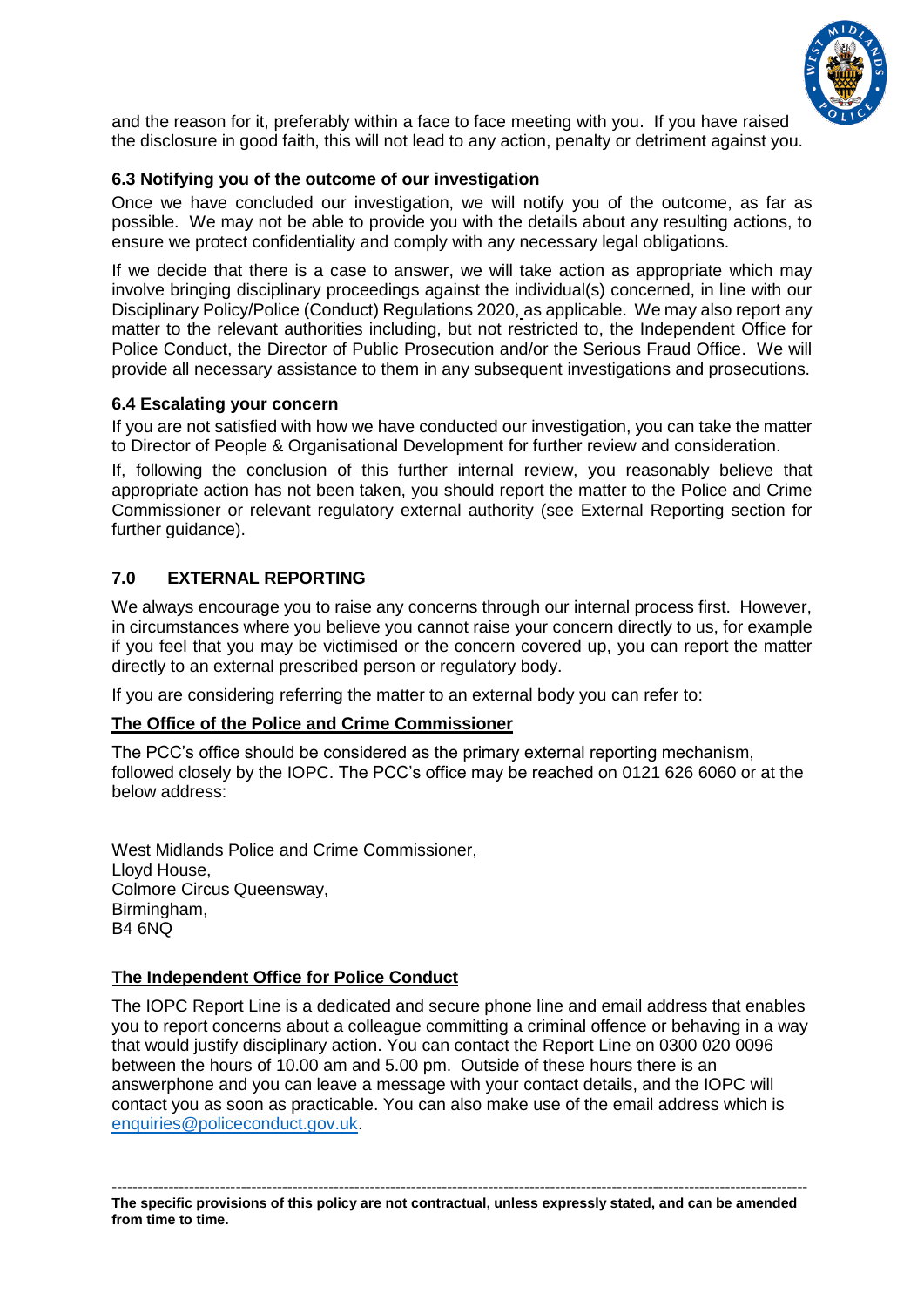

# **Public Concern at Work**

This is an independent organisation that can provide lawyers who will discuss problems in confidence. They can be contacted on 0207 404 6609 or via the Internet on [www.pcaw.co.uk.](http://www.pcaw.co.uk/)

#### **[Crimestoppers](http://www.crimestoppers-uk.org/)**

Crimestoppers provides a further alternative for the anonymous provision of information relating to criminal activity. Whilst we would prefer whenever possible for you to identify yourself when providing information, there are limited occasions when Crimestoppers will be a valid alternative. They can be contacted on 0800 555111.

# **Additional Contacts**

## **The Criminal Case Review Commission**

The Chairman Criminal Cases Review Commission 5 St Philip's Place Birmingham B3 2PW0121 233 1473 complaints@ccrc.x.gsi.gov.uk

# **National Crime Agency**

Units 1 - 6 Citadel Place, Tinworth Street, London SE11 5EF **Email:** [communication@nca.x.gsi.gov.uk](mailto:communication@nca.x.gsi.gov.uk) **Telephone:** 0370 496 7622 (available 24/7)

#### **The Serious Fraud Office**

2-4 Cockspur Street London SW1Y 5BS

Reporting link:<https://www.sfo.gov.uk/contact-us/reporting-serious-fraud-bribery-corruption/>

Your concern may not be directly related to policing and therefore, it may be appropriate to raise your external disclosure to another relevant authority. The full list of the external prescribed people and bodies you can make a disclosure to can be found at:

[www.gov.uk/government/publications/blowing-the-whistle-list-of-prescribed-people-and](http://www.gov.uk/government/publications/blowing-the-whistle-list-of-prescribed-people-and-bodies--2/whistleblowing-list-of-prescribed-people-and-bodies)[bodies--2/whistleblowing-list-of-prescribed-people-and-bodies](http://www.gov.uk/government/publications/blowing-the-whistle-list-of-prescribed-people-and-bodies--2/whistleblowing-list-of-prescribed-people-and-bodies)